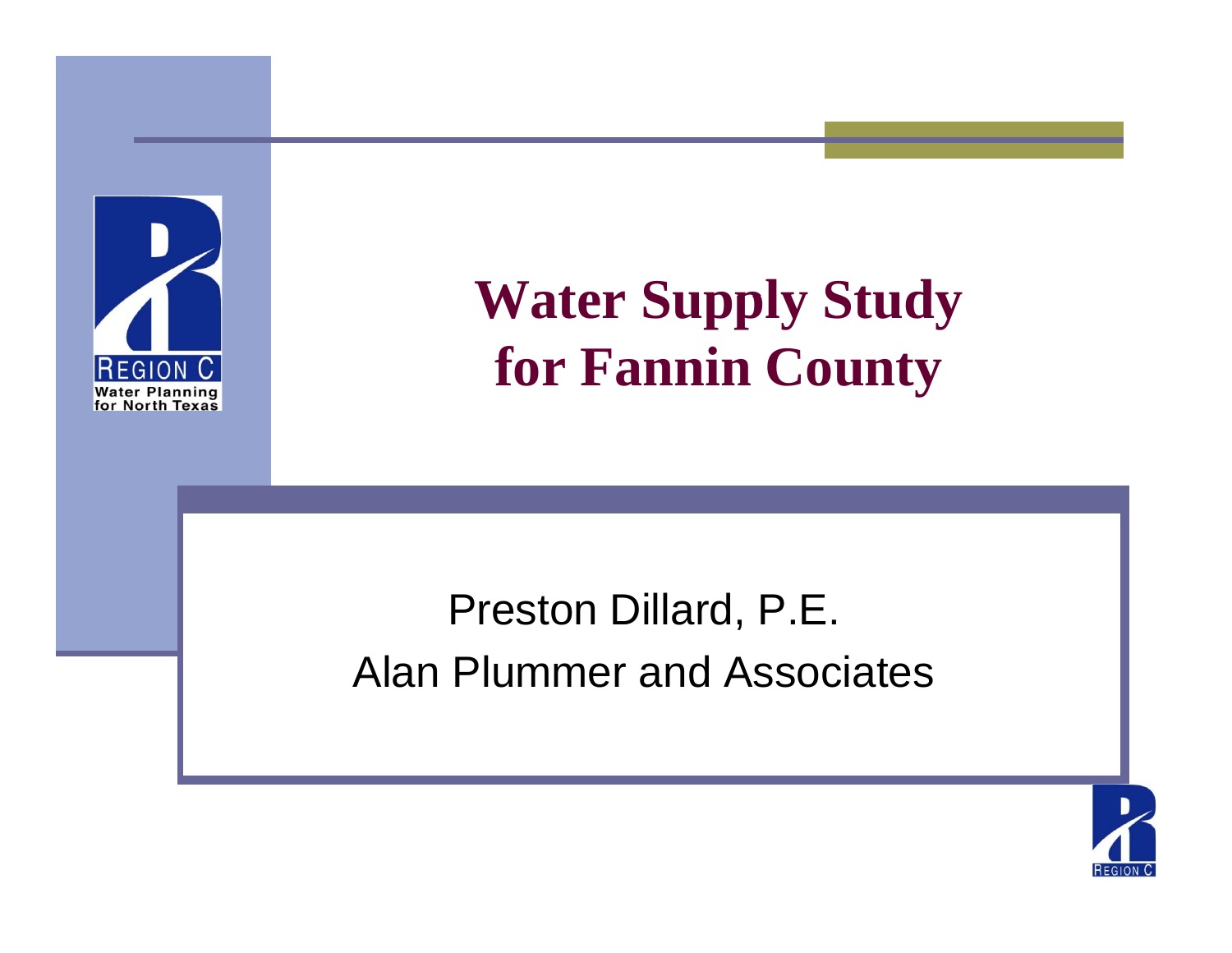### Regional Water Planning Process

- Senate Bill 1 -Texas Legislature in 1997
- Spurred by 1996 drought
- **Population projected to double by 2060**
- i<br>Politika "Bottom up" water planning process
- Texas Water Development Board
	- Adopted rules
	- Set out 16 regions
	- Named initial planning group members

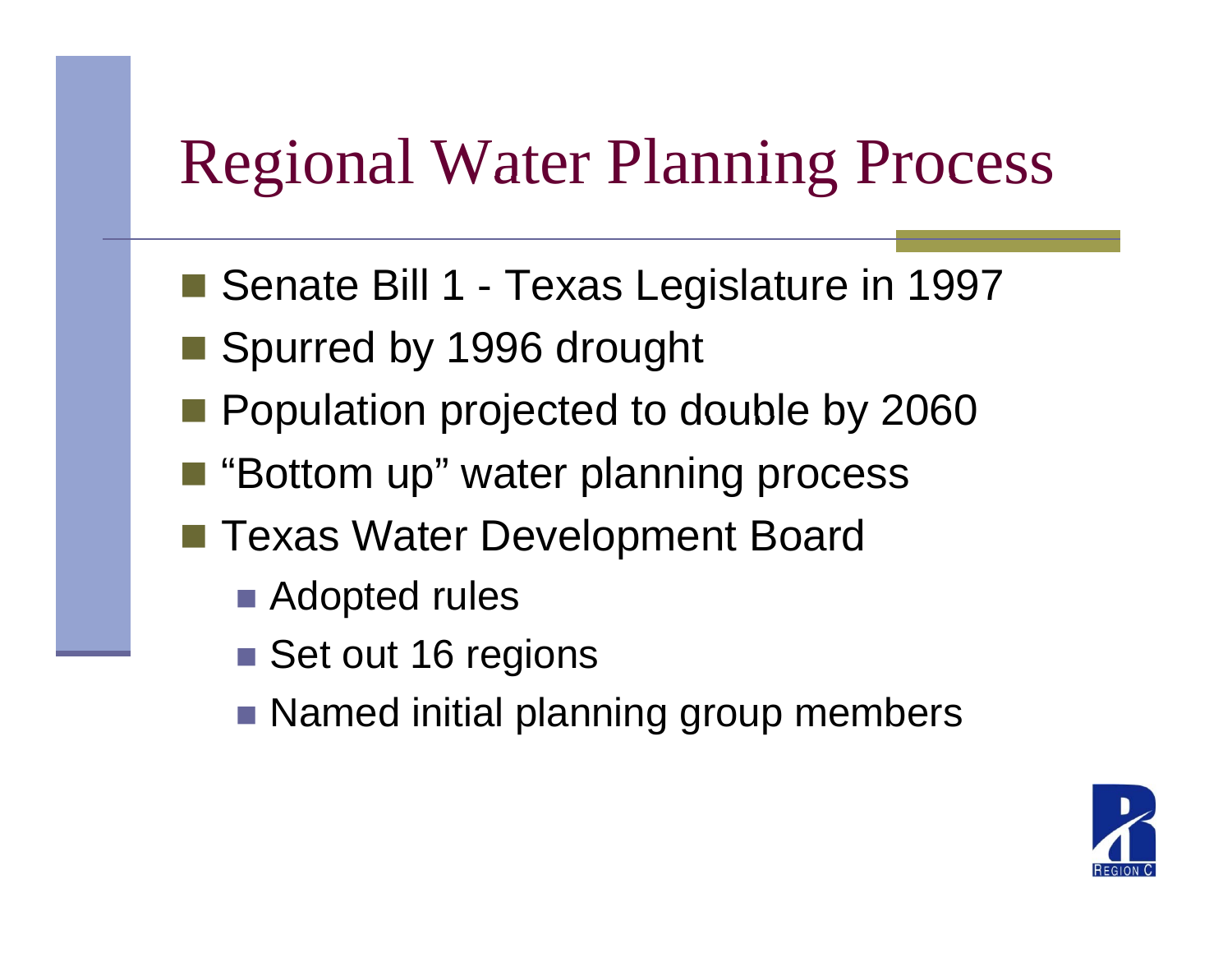### Regional Water Planning Areas



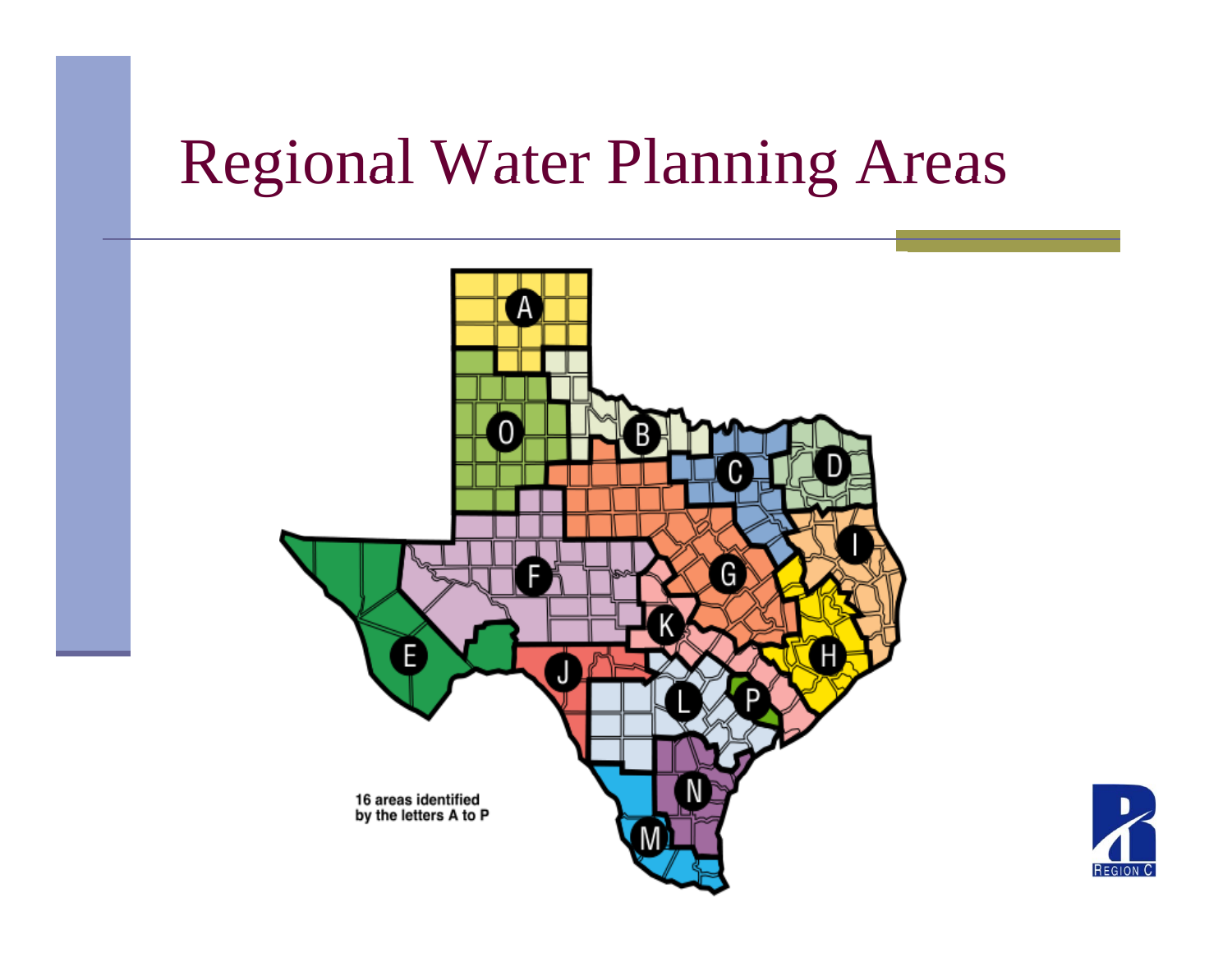### Regional Water Planning Process

- 50-year planning period
- **Project population and water demand**
- $\blacksquare$  Existing supply
- **Exaluate need for additional water**
- **Recommend strategies**
- Water right permitting and TWDB funding use plans

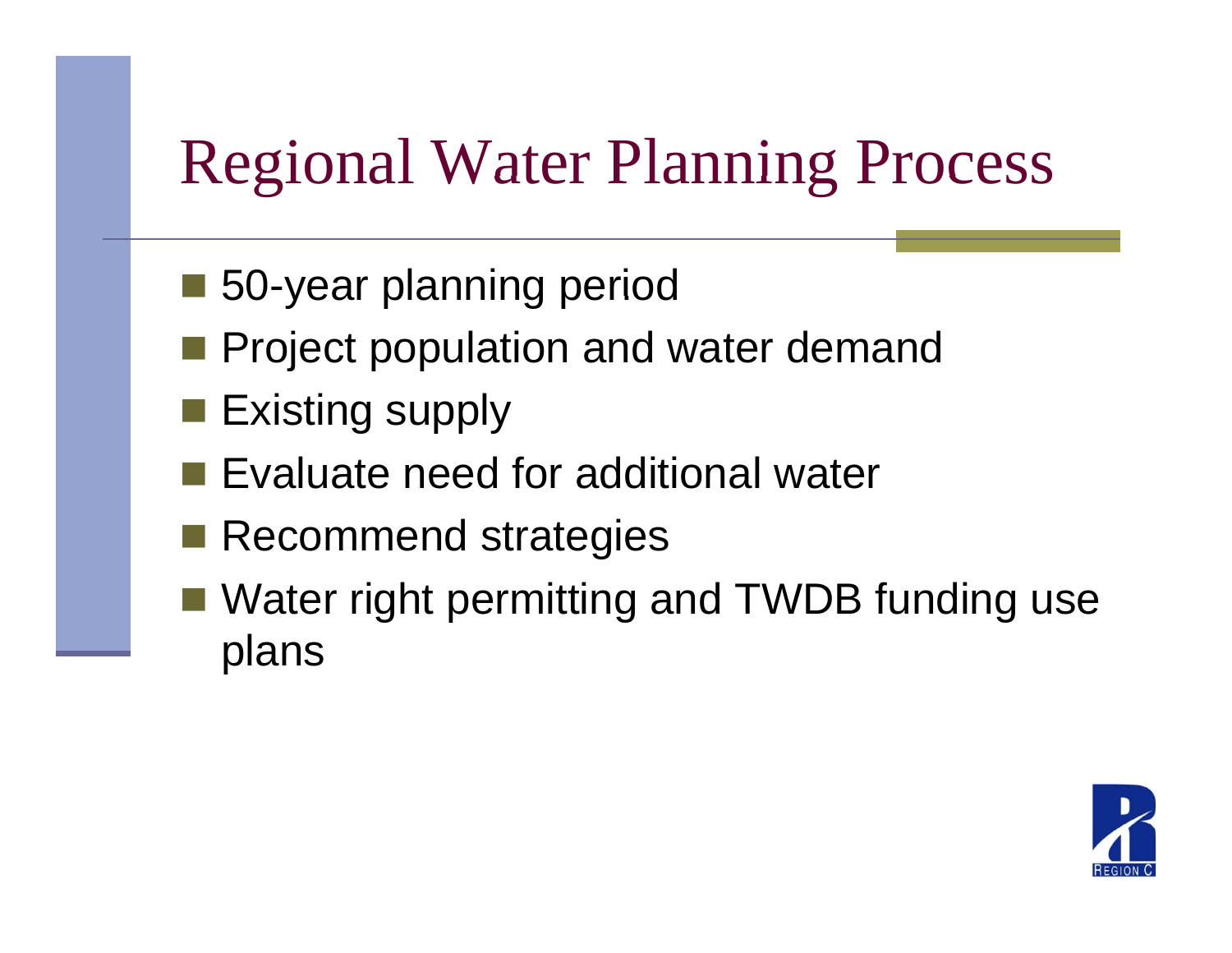#### State Water Plan



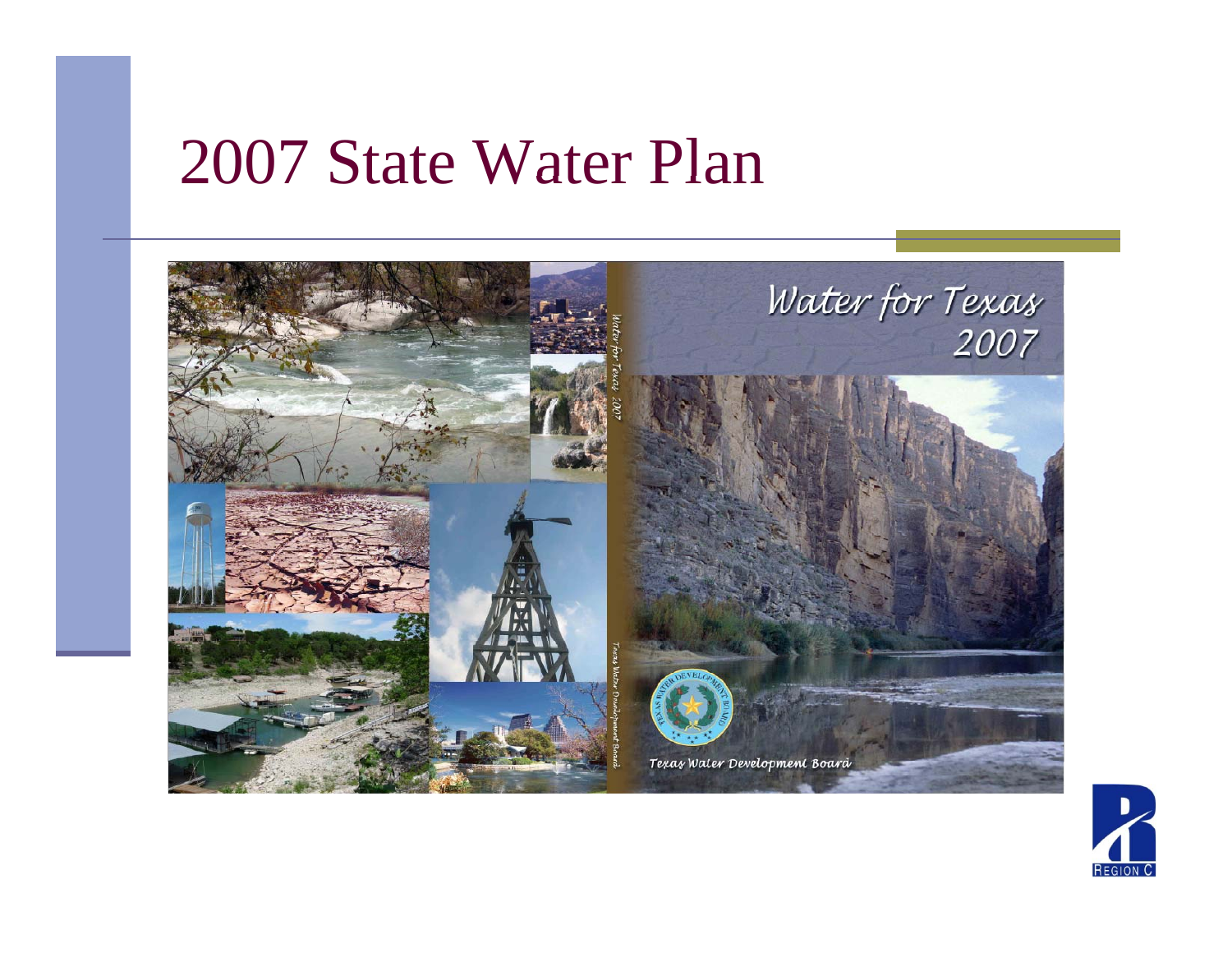### Fannin County Population



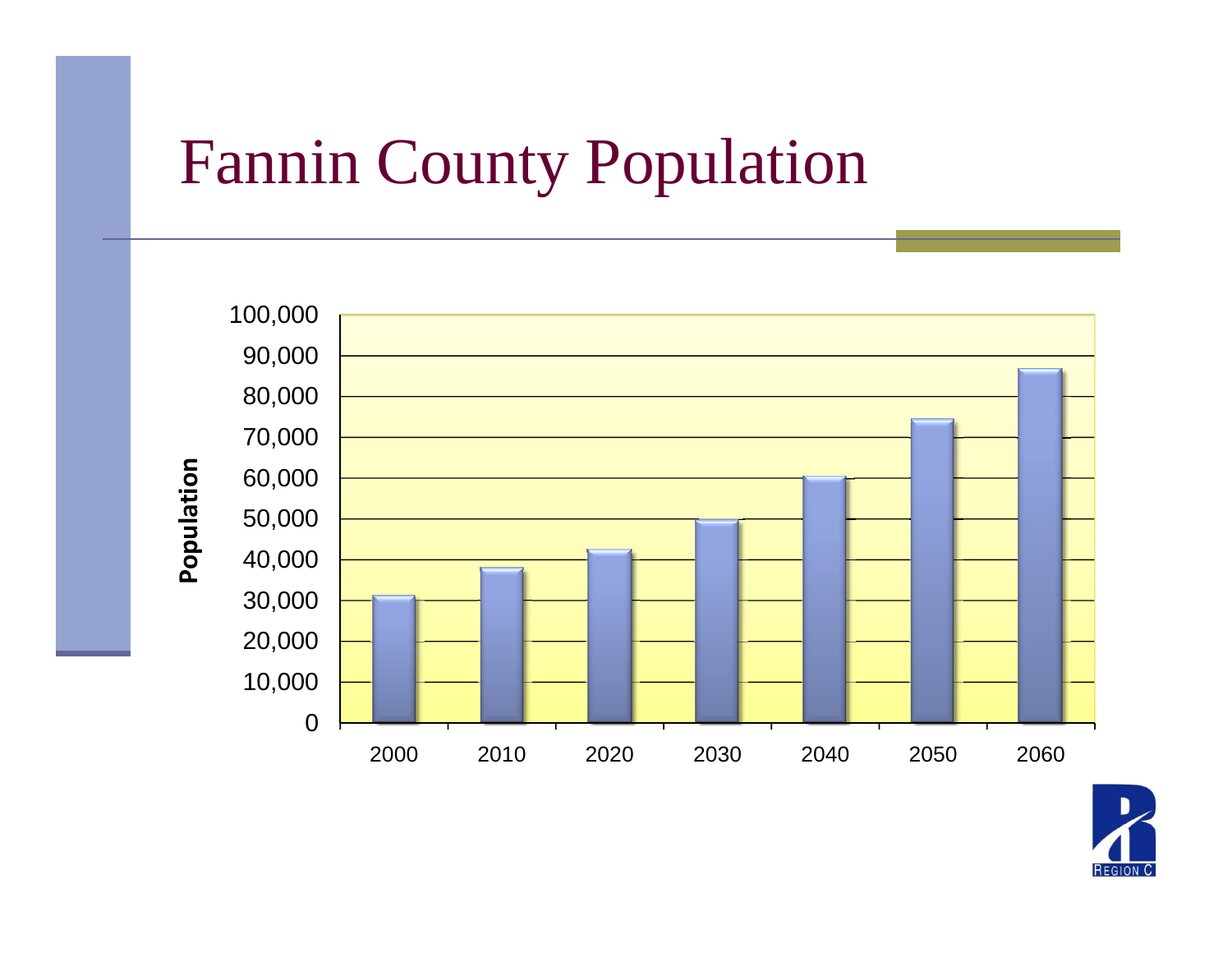## 2000 Fannin County Demand (% of total)

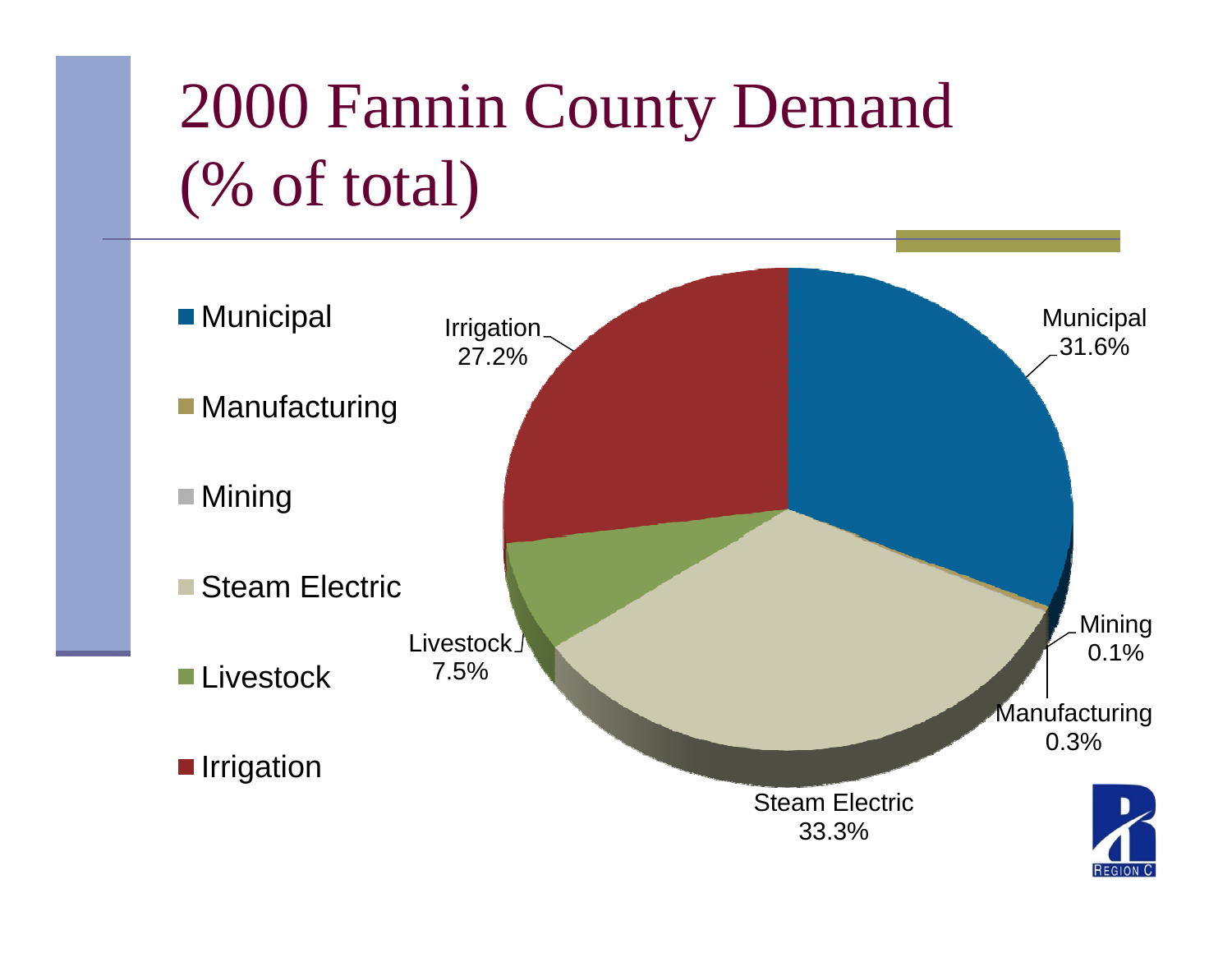## Fannin County Supplies and Demands



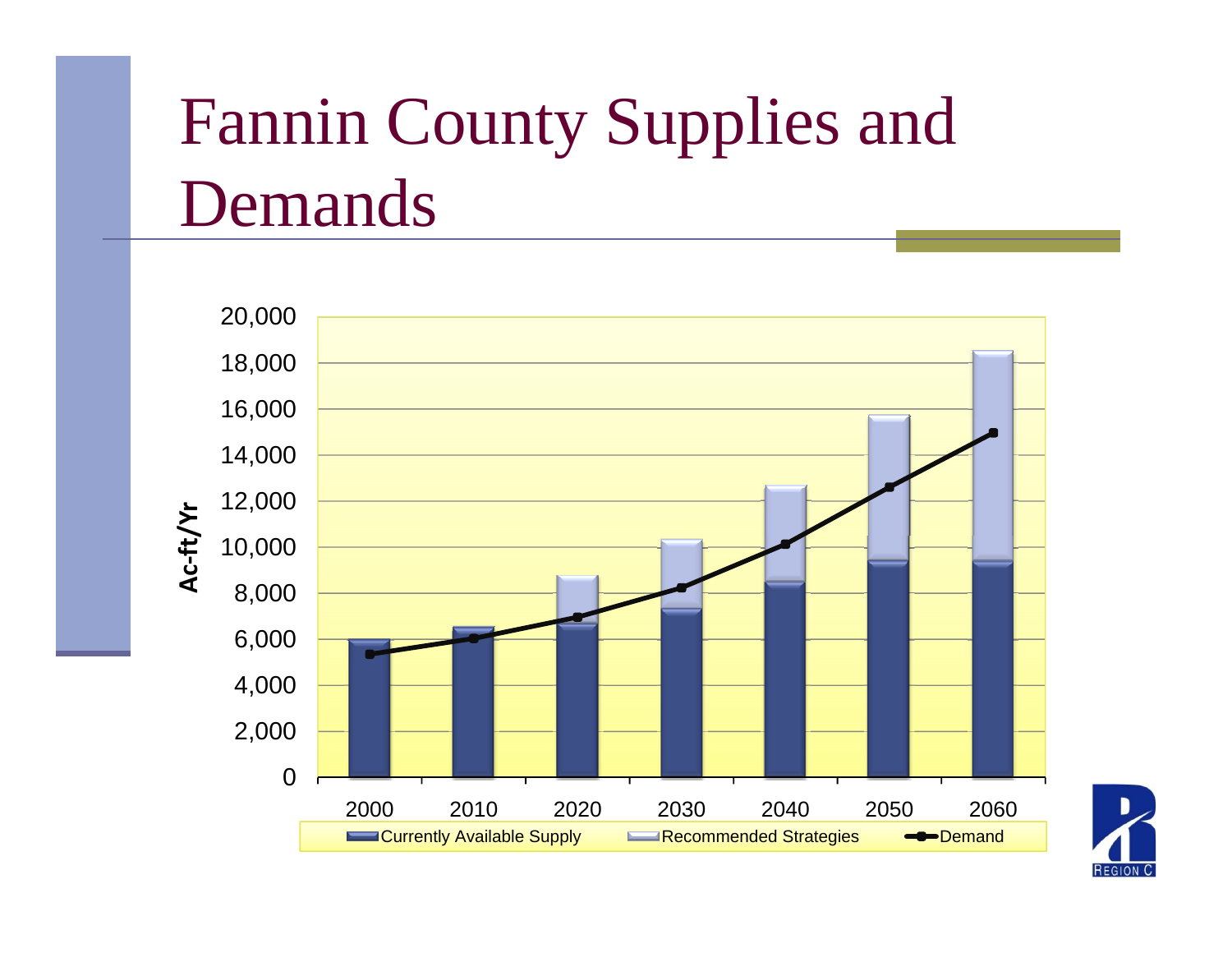## 2060 Fannin County Demand (% of total)



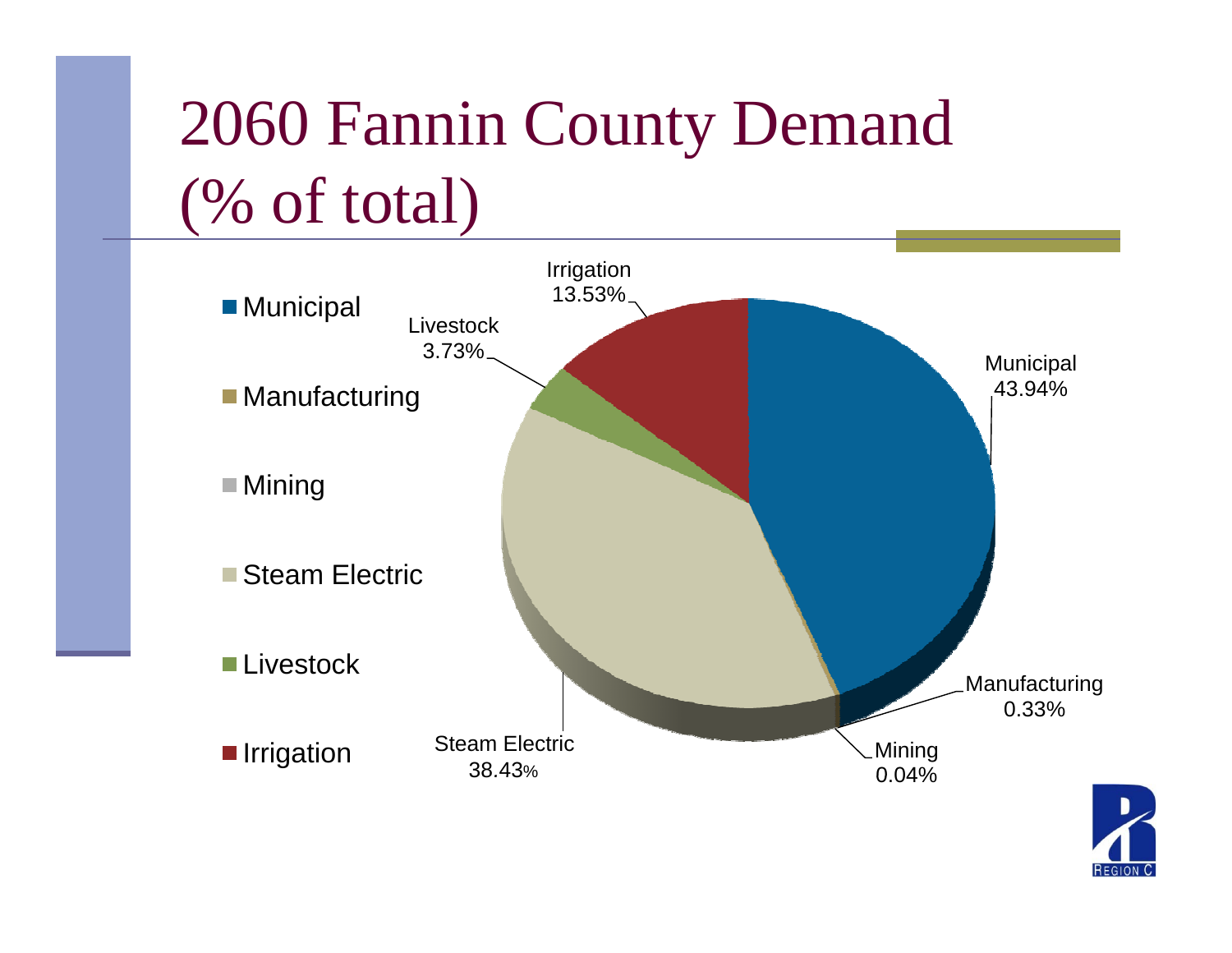### Bonham Summary

| <b>Bonham</b>                                        | 2010           | 2020           | 2030   | 2040   | 2050   | 2060   |
|------------------------------------------------------|----------------|----------------|--------|--------|--------|--------|
| <b>Projected Population</b>                          | 11,516         | 12,603         | 16,000 | 22,000 | 30,000 | 37,000 |
| Projected Water Demand (ac-ft/yr)                    |                |                |        |        |        |        |
| • Municipal Demand                                   | 2,348          | 2,527          | 3,172  | 4,337  | 5,881  | 7,253  |
| <b>Total Projected Water Demand</b>                  | 2,348          | 2,527          | 3,172  | 4,337  | 5,881  | 7,253  |
| <b>Currently Available Water Supplies (ac-ft/yr)</b> |                |                |        |        |        |        |
| • Lake Bonham                                        | 2,348          | 2,527          | 3,172  | 4,337  | 5,340  | 5,340  |
| <b>Total Supply</b>                                  | 2,348          | 2,527          | 3,172  | 4,337  | 5,340  | 5,340  |
| Water Management Strategies(ac-ft/yr)                |                |                |        |        |        |        |
| • Water Conservation - Basic Package                 | 16             | 99             | 162    | 259    | 401    | 555    |
| • Water Conservation - Expanded Package              | $\overline{0}$ | $\overline{4}$ | 13     | 23     | 30     | 39     |
| • Fannin County Water Supply Project                 | $\mathbf 0$    | 402            | 459    | 585    | 1,286  | 2,769  |
| <b>Total Water Management Strategies</b>             | 16             | 505            | 634    | 867    | 1,717  | 3,364  |
| <b>Total Supply Less Projected Demand (ac-ft/yr)</b> | 16             | 505            | 634    | 867    | 1,176  | 1,451  |

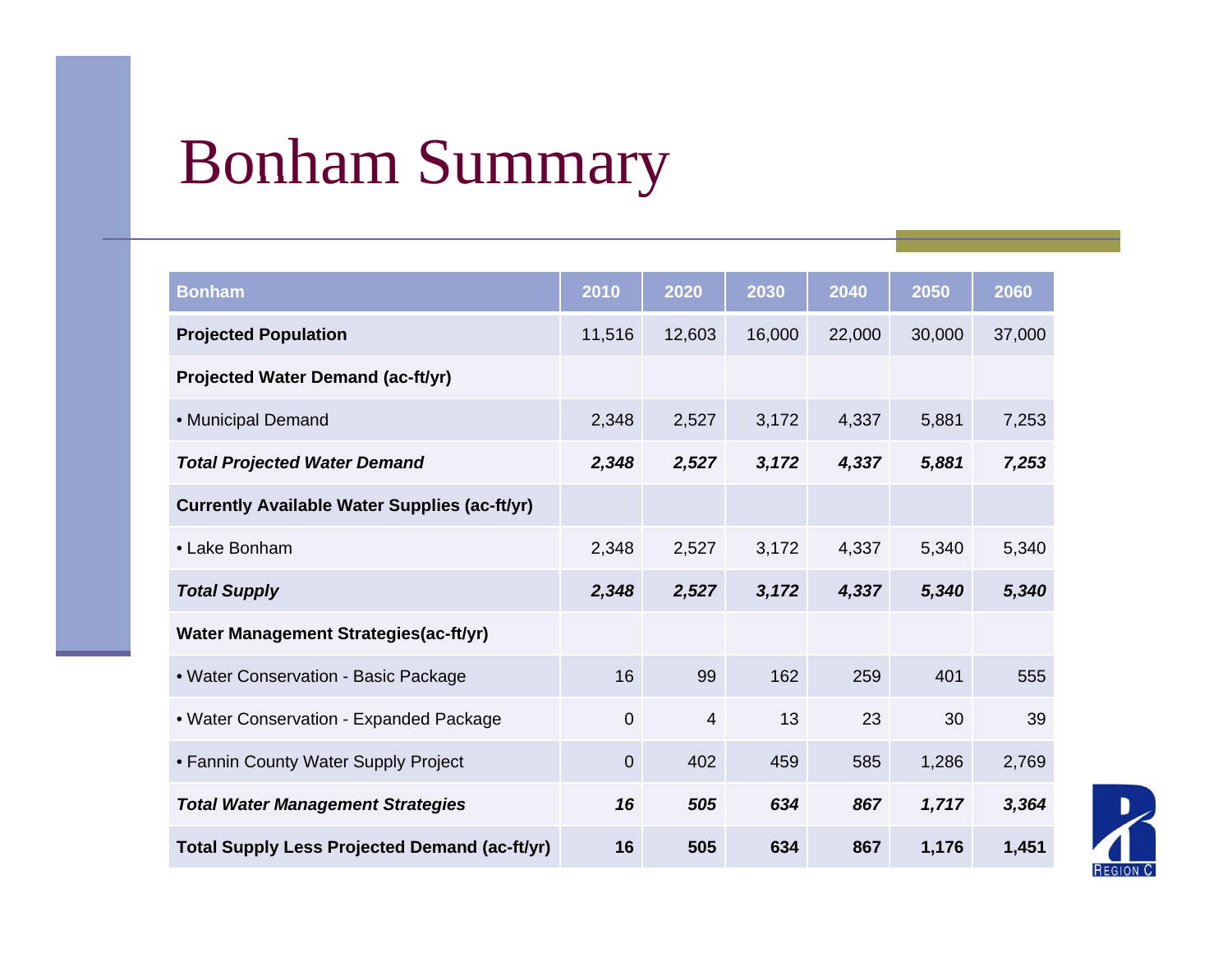### Ector Summary

| <b>Ector</b>                                         | 2010           | 2020            | 2030           | 2040             | 2050           | 2060           |
|------------------------------------------------------|----------------|-----------------|----------------|------------------|----------------|----------------|
| <b>Projected Population</b>                          | 652            | 691             | 720            | 741              | 763            | 786            |
| Projected Water Demand (ac-ft/yr)                    |                |                 |                |                  |                |                |
| • Municipal Demand                                   | 96             | 99              | 101            | 102              | 104            | 107            |
| <b>Total Projected Water Demand</b>                  | 96             | 99              | 101            | 102              | 104            | 107            |
| <b>Currently Available Water Supplies (ac-ft/yr)</b> |                |                 |                |                  |                |                |
| • Woodbine Aquifer                                   | 113            | 113             | 113            | 113              | 113            | 113            |
| <b>Total Supply</b>                                  | 113            | 113             | 113            | 113              | 113            | 113            |
| Water Management Strategies (ac-ft/yr)               |                |                 |                |                  |                |                |
| • Water Conservation - Basic Package                 | $\mathbf{1}$   | $\overline{4}$  | $5\phantom{.}$ | $6\phantom{1}$   | 6              | $\overline{7}$ |
| • Fannin County Water Supply Project                 | $\overline{0}$ | $\overline{2}$  | 3              | $\overline{4}$   | $6\phantom{1}$ | 9              |
| <b>Total Water Management Strategies</b>             | $\mathbf{1}$   | $6\phantom{1}6$ | 8              | $\boldsymbol{9}$ | 12             | 15             |
| <b>Total Supply Less Projected Demand (ac-ft/yr)</b> | 18             | 20              | 20             | 20               | 21             | 21             |

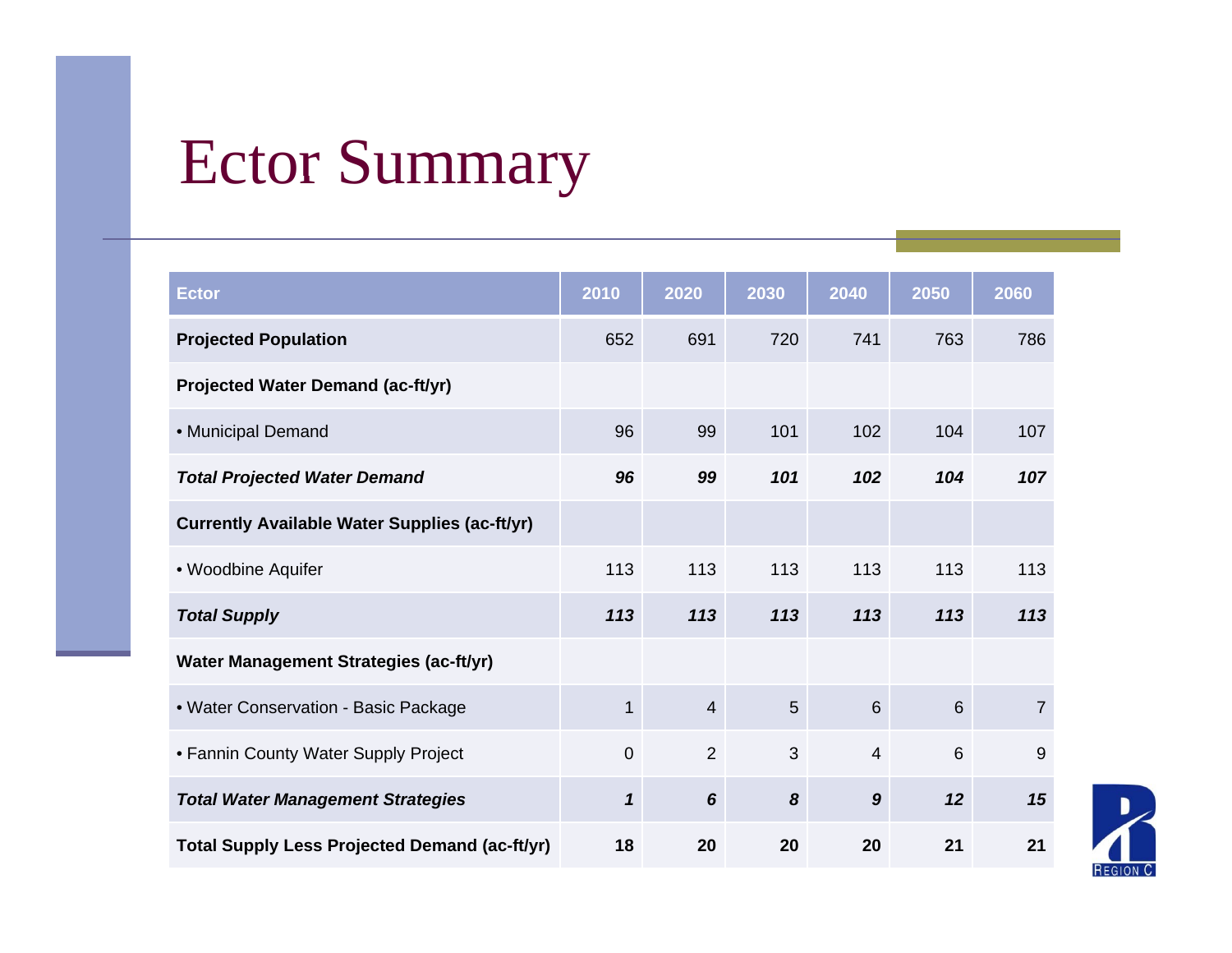### Honey Grove Summary

| <b>Honey Grove</b>                                   | 2010           | 2020         | 2030           | 2040  | 2050  | 2060           |
|------------------------------------------------------|----------------|--------------|----------------|-------|-------|----------------|
| <b>Projected Population</b>                          | 1,858          | 2,100        | 2,500          | 3,000 | 3,500 | 4,000          |
| <b>Projected Water Demand (ac-ft/yr)</b>             |                |              |                |       |       |                |
| • Municipal Demand                                   | 421            | 466          | 546            | 645   | 749   | 856            |
| <b>Total Projected Water Demand</b>                  | 421            | 466          | 546            | 645   | 749   | 856            |
| <b>Currently Available Water Supplies (ac-ft/yr)</b> |                |              |                |       |       |                |
| • Woodbine Aquifer                                   | 463            | 463          | 463            | 463   | 463   | 463            |
| <b>Total Supply</b>                                  | 463            | 463          | 463            | 463   | 463   | 463            |
| Water Management Strategies (ac-ft/yr)               |                |              |                |       |       |                |
| • Water Conservation - Basic Package                 | 3              | 30           | 67             | 85    | 105   | 127            |
| • Water Conservation - Expanded Package              | $\overline{0}$ | $\mathbf{1}$ | $\overline{2}$ | 3     | 3     | $\overline{4}$ |
| • Fannin County Water Supply Project                 | $\overline{0}$ | 65           | 123            | 223   | 328   | 433            |
| <b>Total Water Management Strategies</b>             | $\mathbf{3}$   | 96           | 192            | 311   | 436   | 564            |
| <b>Total Supply Less Projected Demand (ac-ft/yr)</b> | 45             | 93           | 109            | 129   | 150   | 171            |

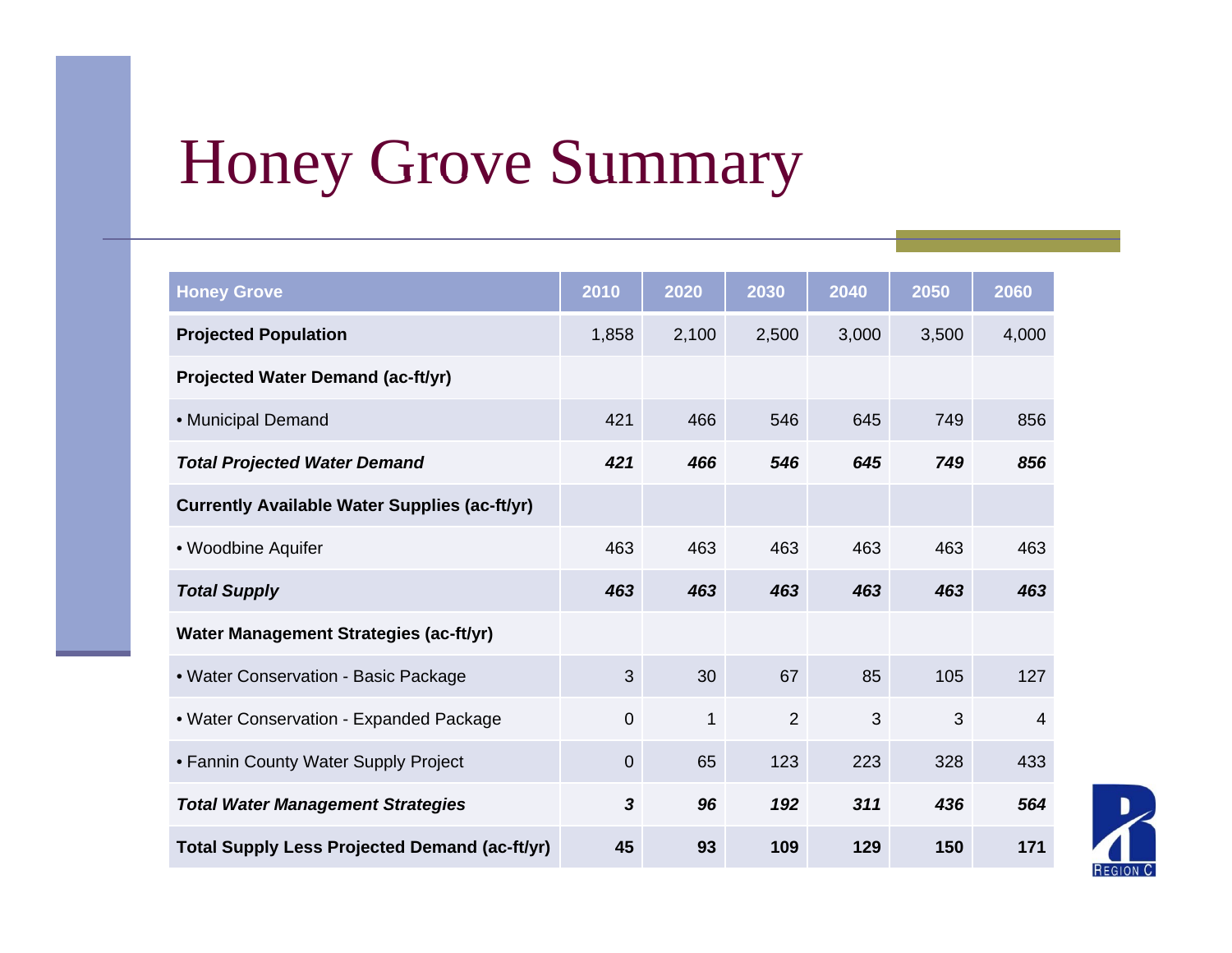### Ladonia Summary

| Ladonia                                              | 2010           | 2020  | 2030  | 2040  | 2050  | 2060  |
|------------------------------------------------------|----------------|-------|-------|-------|-------|-------|
| <b>Projected Population</b>                          | 800            | 1,600 | 2,000 | 2,200 | 2,500 | 3,000 |
| <b>Projected Water Demand (ac-ft/yr)</b>             |                |       |       |       |       |       |
| • Municipal Demand                                   | 291            | 577   | 715   | 779   | 879   | 1,055 |
| <b>Total Projected Water Demand</b>                  | 291            | 577   | 715   | 779   | 879   | 1,055 |
| <b>Currently Available Water Supplies (ac-ft/yr)</b> |                |       |       |       |       |       |
| • Trinity Aquifer                                    | 320            | 320   | 320   | 320   | 320   | 320   |
| <b>Total Supply</b>                                  | 320            | 320   | 320   | 320   | 320   | 320   |
| Water Management Strategies (ac-ft/yr)               |                |       |       |       |       |       |
| • Water Conservation - Basic Package                 | $\overline{2}$ | 23    | 36    | 46    | 59    | 80    |
| • Water Conservation - Expanded Package              | 3              | 8     | 10    | 11    | 13    | 15    |
| • Ralph Hall Reservoir                               | 0              | 342   | 492   | 558   | 663   | 851   |
| <b>Total Water Management Strategies</b>             | 5              | 372   | 538   | 615   | 735   | 946   |
| <b>Total Supply Less Projected Demand (ac-ft/yr)</b> | 34             | 115   | 143   | 156   | 176   | 211   |

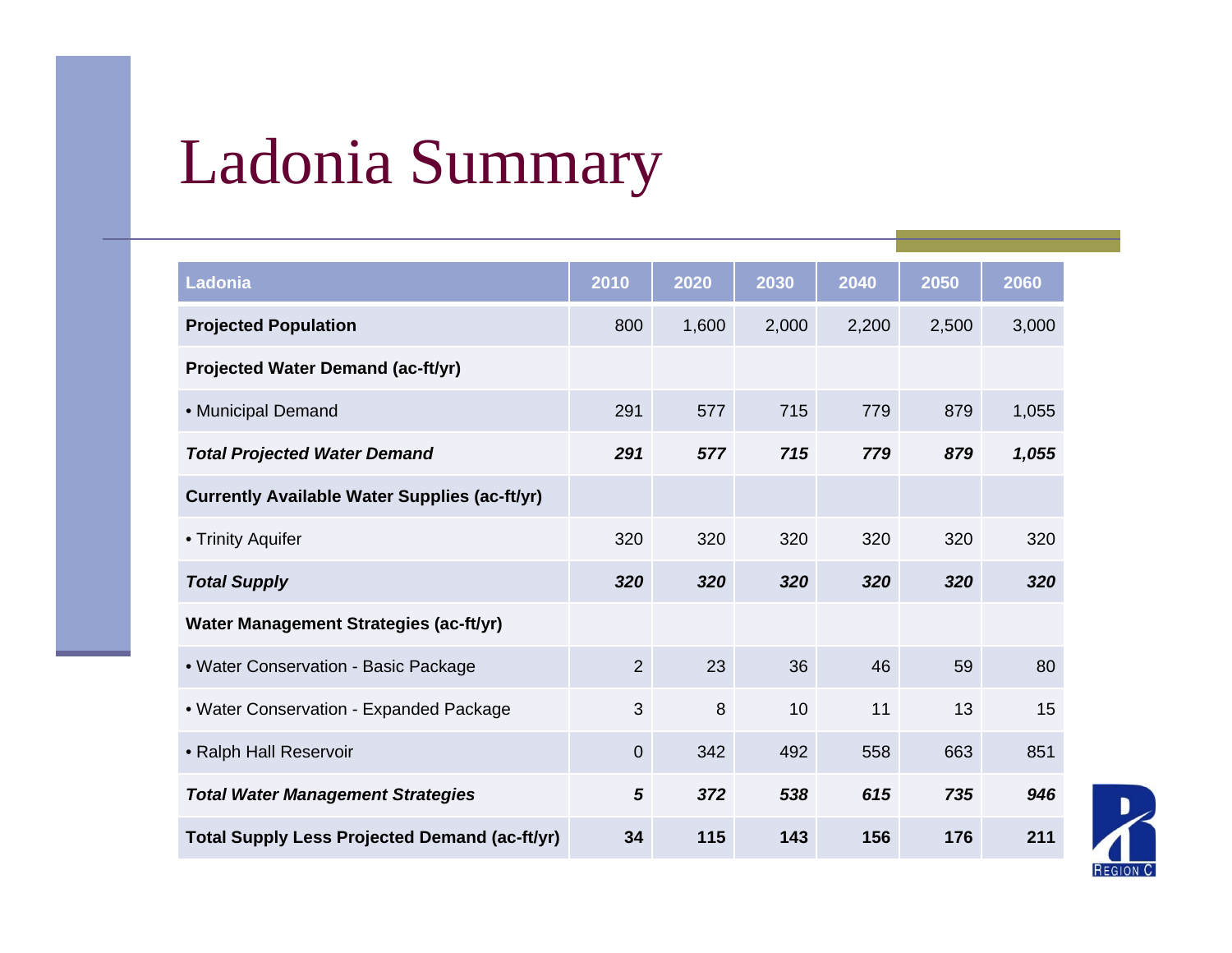# Southwest Fannin County SUD Summary

| <b>Southwest Fannin County SUD</b>                   | 2010  | 2020  | 2030  | 2040   | 2050   | 2060   |
|------------------------------------------------------|-------|-------|-------|--------|--------|--------|
| <b>Projected Population</b>                          | 7,100 | 8,549 | 9,556 | 10,461 | 11,266 | 12,072 |
| <b>Projected Water Demand (ac-ft/yr)</b>             |       |       |       |        |        |        |
| • Municipal Demand                                   | 684   | 996   | 1,145 | 1,242  | 1,325  | 1,420  |
| <b>Total Projected Water Demand</b>                  | 684   | 996   | 1,145 | 1,242  | 1,325  | 1,420  |
| <b>Currently Available Water Supplies (ac-ft/yr)</b> |       |       |       |        |        |        |
| • Woodbine Aquifer                                   | 752   | 752   | 752   | 752    | 752    | 752    |
| <b>Total Supply</b>                                  | 752   | 752   | 752   | 752    | 752    | 752    |
| Water Management Strategies (ac-ft/yr)               |       |       |       |        |        |        |
| • Water Conservation - Basic Package                 | 15    | 44    | 62    | 72     | 82     | 93     |
| • Fannin County Water Supply Project                 | 0     | 399   | 560   | 666    | 756    | 859    |
| <b>Total Water Management Strategies</b>             | 15    | 443   | 622   | 738    | 838    | 952    |
| <b>Total Supply Less Projected Demand (ac-ft/yr)</b> | 83    | 199   | 229   | 248    | 265    | 284    |

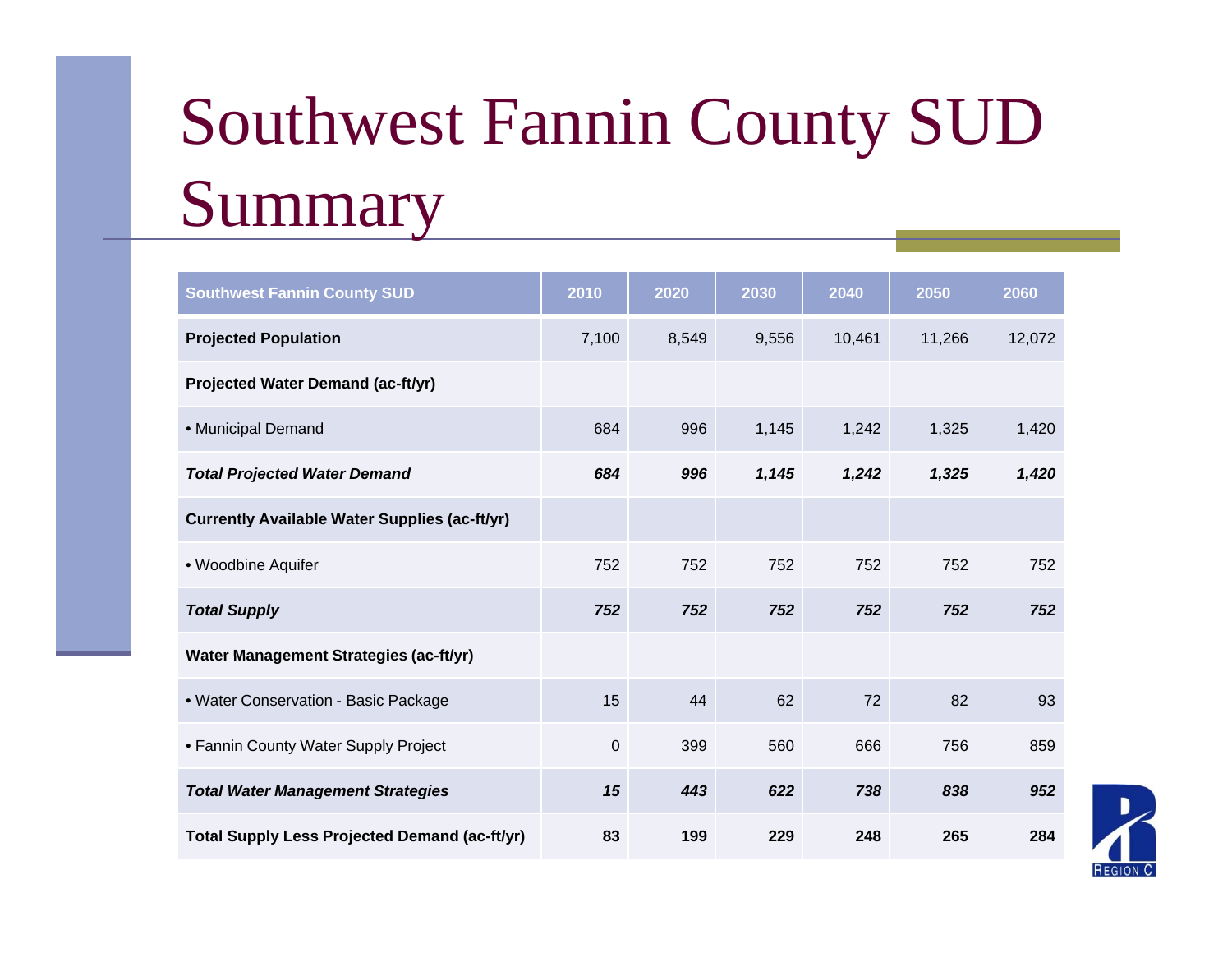# Southwest Hickory Creek SUD Summary

| <b>Hickory Creek SUD</b>                             | 2010           | 2020                    | 2030             | 2040           | 2050           | 2060           |
|------------------------------------------------------|----------------|-------------------------|------------------|----------------|----------------|----------------|
| <b>Projected Population</b>                          | 173            | 191                     | 204              | 213            | 222            | 233            |
| <b>Projected Water Demand (ac-ft/yr)</b>             |                |                         |                  |                |                |                |
| • Municipal Demand                                   | 30             | 32                      | 34               | 34             | 36             | 38             |
| <b>Total Projected Water Demand</b>                  | 30             | 32                      | 34               | 34             | 36             | 38             |
| <b>Currently Available Water Supplies (ac-ft/yr)</b> |                |                         |                  |                |                |                |
| • Woodbine Aquifer                                   | 45             | 45                      | 44               | 44             | 44             | 30             |
| <b>Total Supply</b>                                  | 45             | 45                      | 44               | 44             | 44             | 30             |
| Water Management Strategies (ac-ft/yr)               |                |                         |                  |                |                |                |
| • Water Conservation - Basic Package                 | $\mathbf{1}$   | 3                       | $\overline{4}$   | 5              | 6              | $\overline{7}$ |
| • Water Conservation - Expanded Package              | $\mathbf 0$    | $\mathbf 0$             | $\mathbf 0$      | $\mathbf{1}$   | $\mathbf{1}$   | 1              |
| <b>Total Water Management Strategies</b>             | $\overline{2}$ | $\overline{\mathbf{3}}$ | $\boldsymbol{4}$ | $5\phantom{1}$ | $6\phantom{1}$ | 23             |
| <b>Total Supply Less Projected Demand (ac-ft/yr)</b> | 17             | 16                      | 14               | 15             | 14             | 15             |

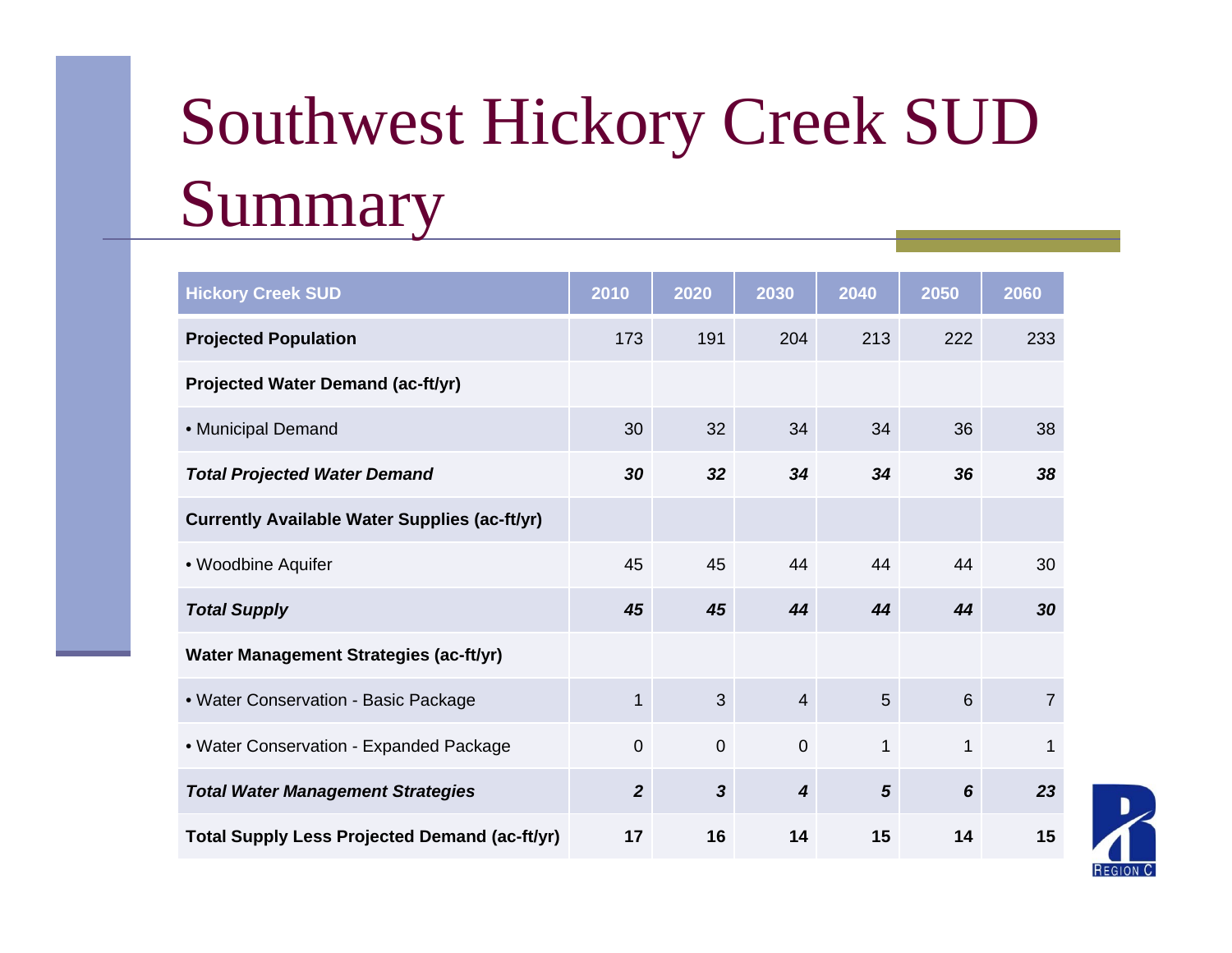### Leonard Summary

| <b>Leonard</b>                                       | 2010           | 2020  | 2030           | 2040  | 2050  | 2060   |
|------------------------------------------------------|----------------|-------|----------------|-------|-------|--------|
| <b>Projected Population</b>                          | 2,149          | 2,502 | 3,500          | 5,500 | 8,000 | 10,000 |
| <b>Projected Water Demand (ac-ft/yr)</b>             |                |       |                |       |       |        |
| • Municipal Demand                                   | 303            | 342   | 466            | 720   | 1,040 | 1,299  |
| <b>Total Projected Water Demand</b>                  | 303            | 342   | 466            | 720   | 1,040 | 1,299  |
| <b>Currently Available Water Supplies (ac-ft/yr)</b> |                |       |                |       |       |        |
| • Woodbine Aquifer                                   | 333            | 333   | 333            | 333   | 333   | 333    |
| <b>Total Supply</b>                                  | 333            | 333   | 333            | 333   | 333   | 333    |
| Water Management Strategies (ac-ft/yr)               |                |       |                |       |       |        |
| • Water Conservation - Basic Package                 | 3              | 12    | 22             | 37    | 58    | 77     |
| • Water Conservation - Expanded Package              | 3              | 3     | $\overline{4}$ | 6     | 9     | 12     |
| • Fannin County Water Supply Project                 | $\overline{0}$ | 62    | 200            | 487   | 848   | 1,138  |
| <b>Total Water Management Strategies</b>             | $6\phantom{1}$ | 77    | 226            | 531   | 915   | 1,226  |
| <b>Total Supply Less Projected Demand (ac-ft/yr)</b> | 36             | 68    | 93             | 144   | 208   | 260    |

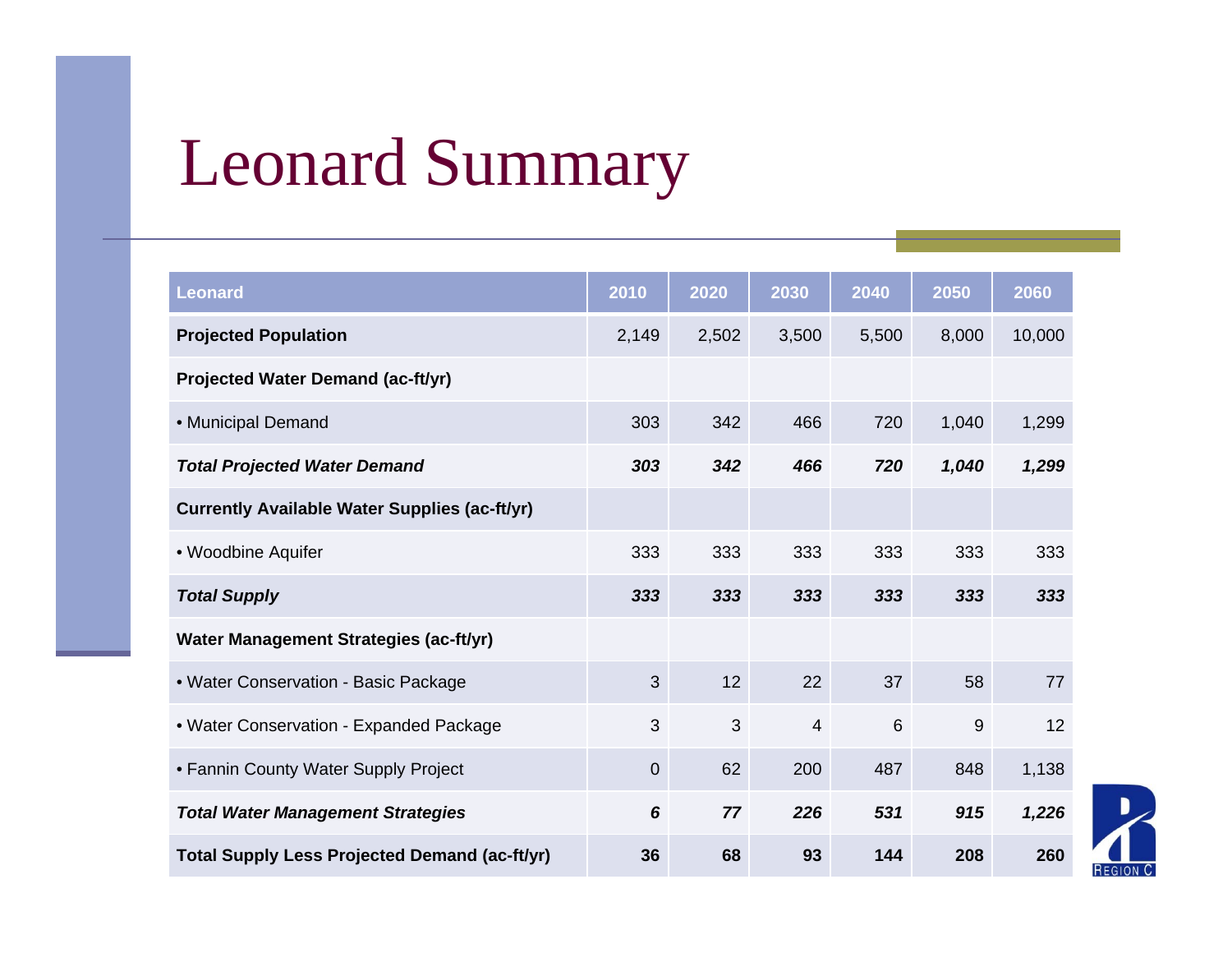### North Hunt WSC Summary

| <b>North Hunt WSC</b>                                | 2010         | 2020           | 2030         | 2040           | 2050                    | 2060 |
|------------------------------------------------------|--------------|----------------|--------------|----------------|-------------------------|------|
| <b>Projected Population</b>                          | 380          | 427            | 462          | 488            | 514                     | 542  |
| Projected Water Demand (ac-ft/yr)                    |              |                |              |                |                         |      |
| • Municipal Demand                                   | 49           | 55             | 60           | 63             | 66                      | 70   |
| <b>Total Projected Water Demand</b>                  | 49           | 55             | 60           | 63             | 66                      | 70   |
| <b>Currently Available Water Supplies (ac-ft/yr)</b> |              |                |              |                |                         |      |
| • Woodbine Aquifer                                   | 77           | 77             | 77           | 77             | 77                      | 77   |
| <b>Total Supply</b>                                  | 77           | 77             | 77           | 77             | 77                      | 77   |
| Water Management Strategies (ac-ft/yr)               |              |                |              |                |                         |      |
| • Water Conservation - Basic Package                 | $\mathbf{1}$ | 2              | 3            | 3              | $\overline{4}$          | 4    |
| <b>Total Water Management Strategies</b>             | $\mathbf{1}$ | $\overline{2}$ | $\mathbf{3}$ | $\overline{3}$ | $\overline{\mathbf{4}}$ | 4    |
| <b>Total Supply Less Projected Demand (ac-ft/yr)</b> | 29           | 24             | 20           | 17             | 15                      | 11   |

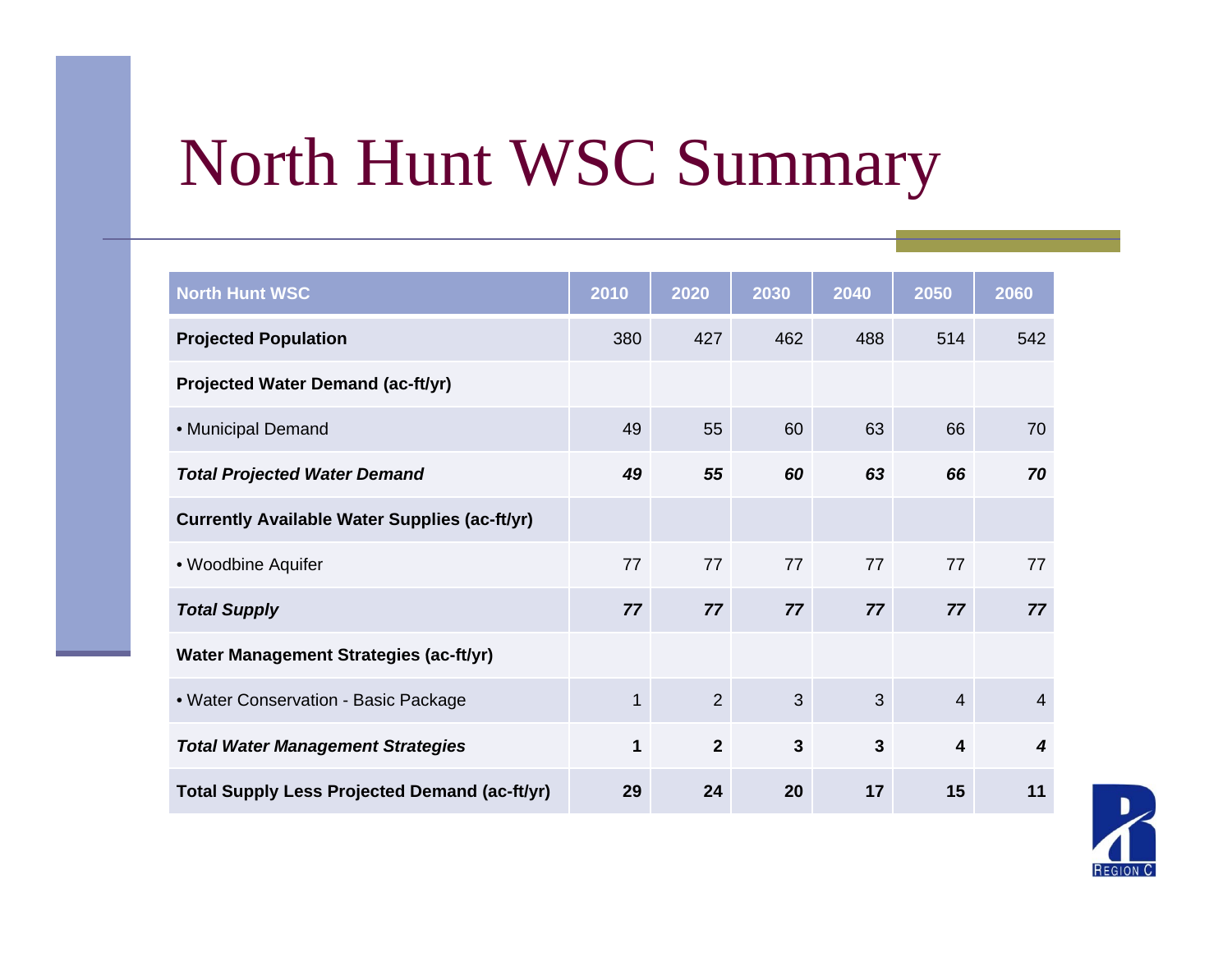## Savoy Summary

| <b>Savoy</b>                                         | 2010                       | 2020           | 2030 | 2040           | 2050             | 2060           |
|------------------------------------------------------|----------------------------|----------------|------|----------------|------------------|----------------|
| <b>Projected Population</b>                          | 869                        | 889            | 910  | 930            | 952              | 974            |
| <b>Projected Water Demand (ac-ft/yr)</b>             |                            |                |      |                |                  |                |
| · Municipal Demand                                   | 108                        | 108            | 106  | 105            | 107              | 109            |
| <b>Total Projected Water Demand</b>                  | 108                        | 108            | 106  | 105            | 107              | 109            |
| <b>Currently Available Water Supplies (ac-ft/yr)</b> |                            |                |      |                |                  |                |
| • Woodbine Aquifer                                   | 119                        | 119            | 119  | 119            | 119              | 119            |
| <b>Total Supply</b>                                  | 119                        | 119            | 119  | 119            | 119              | 119            |
| Water Management Strategies (ac-ft/yr)               |                            |                |      |                |                  |                |
| • Water Conservation - Basic Package                 | 1                          | $\overline{4}$ | 5    | $6\phantom{1}$ | $6\phantom{1}$   | $\overline{7}$ |
| • Fannin County Water Supply Project                 | $\mathbf 0$                | $\overline{7}$ | 3    | $\mathbf{1}$   | 3                | 5              |
| <b>Total Water Management Strategies</b>             | $\boldsymbol{\mathcal{L}}$ | 11             | 8    | $\overline{7}$ | $\boldsymbol{9}$ | 12             |
| Total Supply Less Projected Demand (ac-ft/yr)        | 12                         | 22             | 21   | 21             | 21               | 22             |

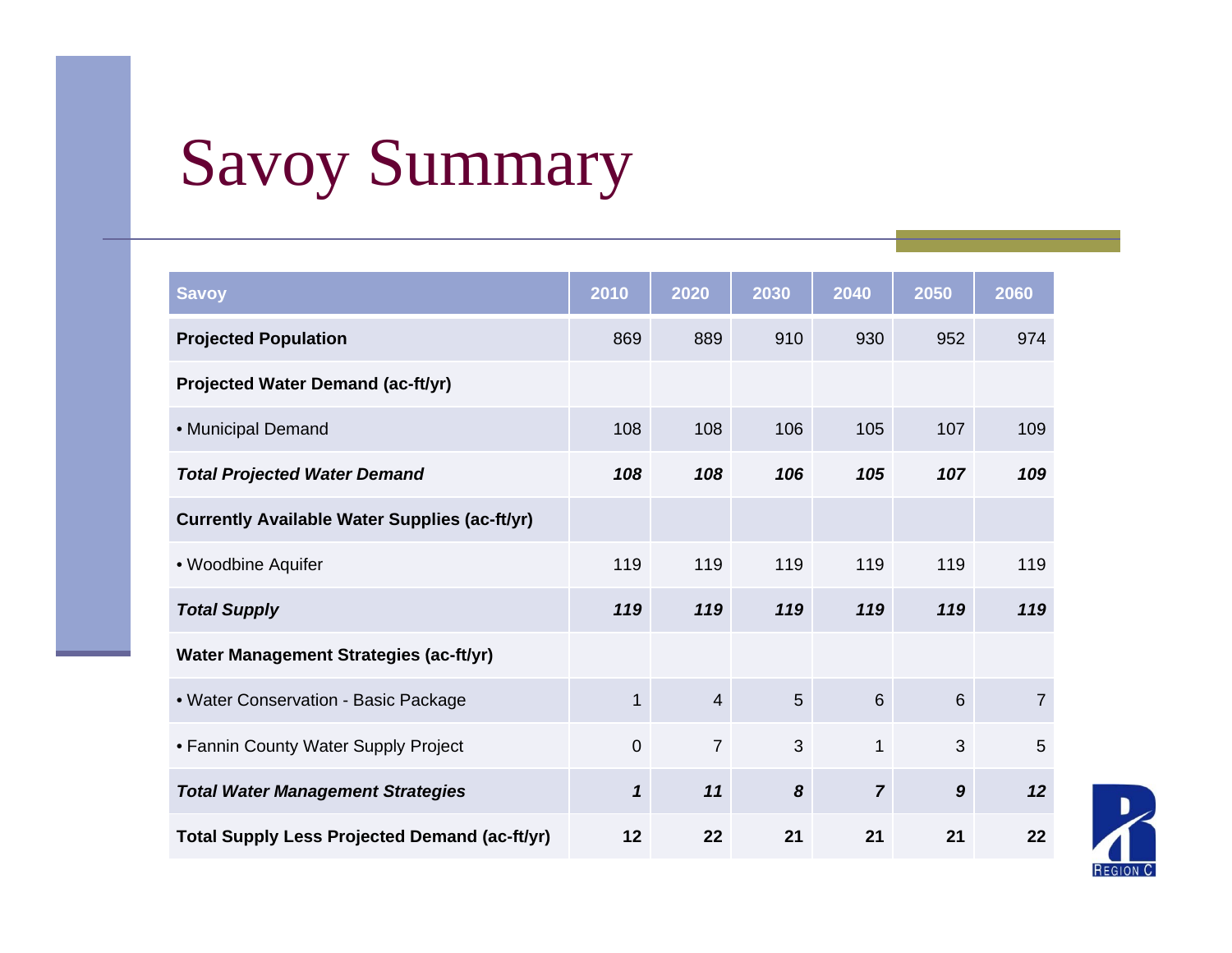### Trenton Summary

| <b>Trenton</b>                                       | 2010           | 2020  | 2030  | 2040  | 2050  | 2060  |
|------------------------------------------------------|----------------|-------|-------|-------|-------|-------|
| <b>Projected Population</b>                          | 1,000          | 1,500 | 2,500 | 4,000 | 6,000 | 8,000 |
| <b>Projected Water Demand (ac-ft/yr)</b>             |                |       |       |       |       |       |
| • Municipal Demand                                   | 206            | 302   | 496   | 780   | 1,163 | 1,550 |
| <b>Total Projected Water Demand</b>                  | 206            | 302   | 496   | 780   | 1,163 | 1,550 |
| <b>Currently Available Water Supplies (ac-ft/yr)</b> |                |       |       |       |       |       |
| • Woodbine Aquifer                                   | 227            | 227   | 227   | 227   | 227   | 227   |
| <b>Total Supply</b>                                  | 227            | 227   | 227   | 227   | 227   | 227   |
| Water Management Strategies (ac-ft/yr)               |                |       |       |       |       |       |
| • Water Conservation - Basic Package                 | 2              | 22    | 69    | 115   | 181   | 255   |
| • Water Conservation - Expanded Package              | $\overline{2}$ | 3     | 5     | 8     | 13    | 17    |
| • Fannin County Water Supply Project                 | $\overline{0}$ | 110   | 294   | 586   | 975   | 1,362 |
| <b>Total Water Management Strategies</b>             | 4              | 135   | 368   | 709   | 1,169 | 1,633 |
| <b>Total Supply Less Projected Demand (ac-ft/yr)</b> | 25             | 60    | 99    | 156   | 233   | 310   |

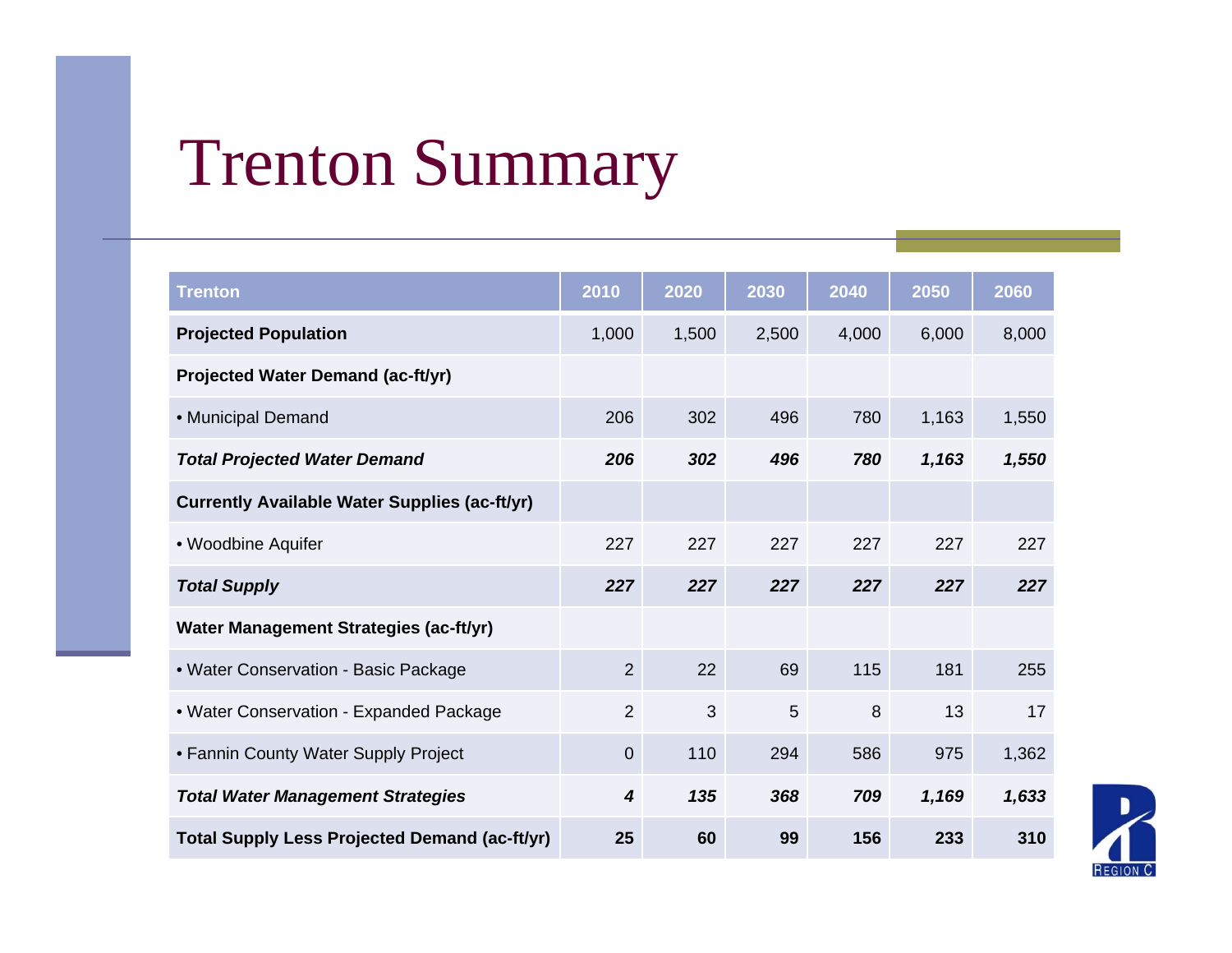### Whitewright Summary

| <b>Whitewright</b>                                   | 2010           | 2020           | 2030 | 2040           | 2050  | 2060  |
|------------------------------------------------------|----------------|----------------|------|----------------|-------|-------|
| <b>Projected Population</b>                          | 22             | 28             | 32   | 35             | 38    | 41    |
| Projected Water Demand (ac-ft/yr)                    |                |                |      |                |       |       |
| • Municipal Demand                                   | 403            | 632            | 873  | 1,048          | 1,230 | 1,419 |
| <b>Total Projected Water Demand</b>                  | 403            | 632            | 873  | 1,048          | 1,230 | 1,419 |
| <b>Currently Available Water Supplies (ac-ft/yr)</b> |                |                |      |                |       |       |
| • Woodbine Aquifer                                   | 438            | 438            | 438  | 438            | 438   | 438   |
| <b>Total Supply</b>                                  | 438            | 438            | 438  | 438            | 438   | 438   |
| Water Management Strategies (ac-ft/yr)               |                |                |      |                |       |       |
| • Water Conservation - Basic Package                 | 3              | 30             | 52   | 72             | 95    | 121   |
| • Water Conservation - Expanded Package              | $\overline{2}$ | $\overline{4}$ | 5    | $\overline{7}$ | 8     | 9     |
| • Grayson County Water Supply Project                | $\mathbf 0$    | 287            | 552  | 741            | 935   | 1,135 |
| <b>Total Water Management Strategies</b>             | 5              | 320            | 610  | 820            | 1,038 | 1,265 |
| <b>Total Supply Less Projected Demand (ac-ft/yr)</b> | 40             | 126            | 175  | 210            | 246   | 284   |

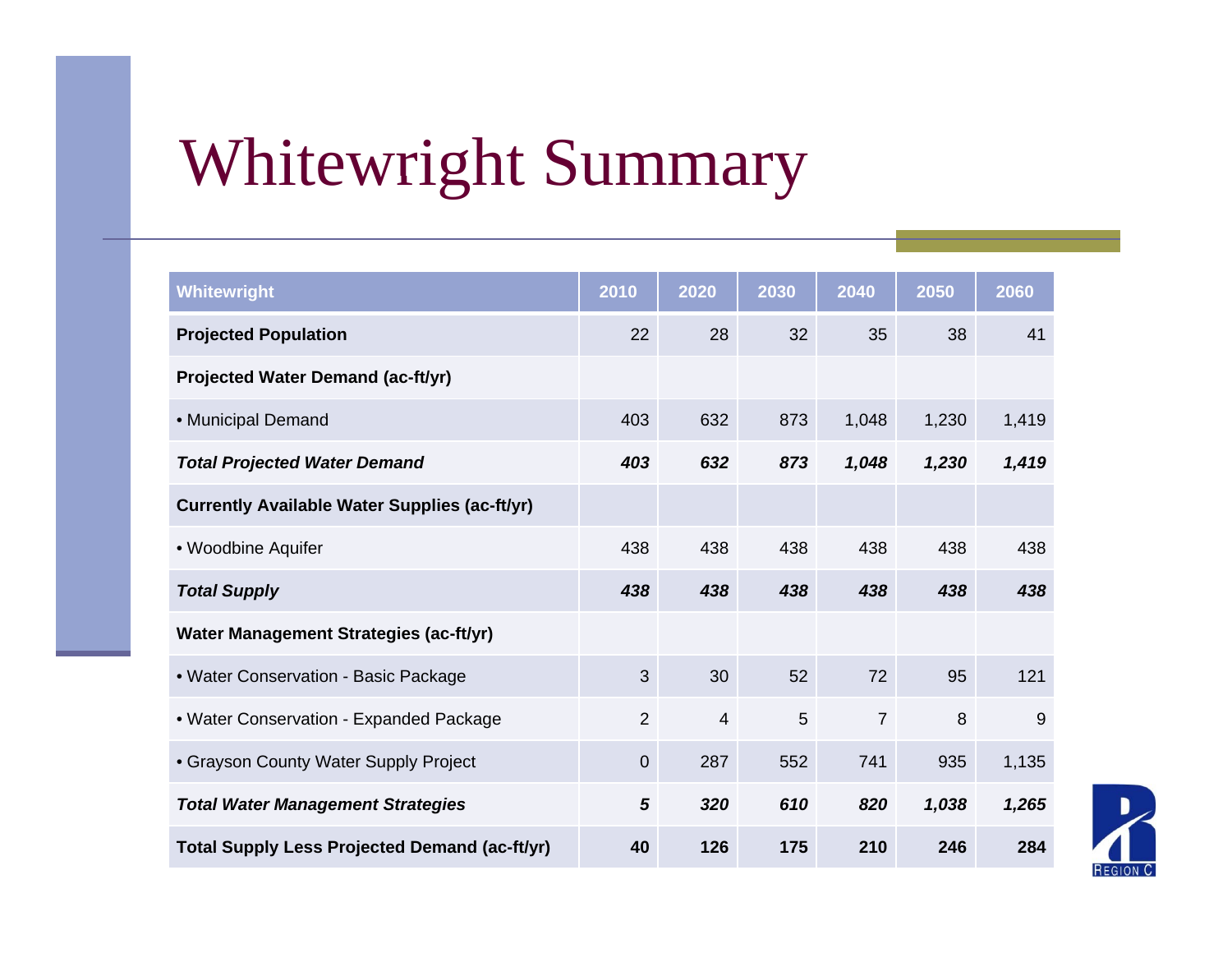# Fannin County – Other Summary

| <b>Fannin County - Other</b>                         | 2010     | 2020   | 2030           | 2040     | 2050           | 2060           |
|------------------------------------------------------|----------|--------|----------------|----------|----------------|----------------|
| <b>Projected Population</b>                          | 11,610   | 11,568 | 11,391         | 11,091   | 10,735         | 10,322         |
| <b>Projected Water Demand (ac-ft/yr)</b>             |          |        |                |          |                |                |
| • Municipal Demand                                   | 1,496    | 1,452  | 1,390          | 1,317    | 1,251          | 1,202          |
| <b>Total Projected Water Demand</b>                  | 1,496    | 1,452  | 1,390          | 1,317    | 1,251          | 1,202          |
| <b>Currently Available Water Supplies (ac-ft/yr)</b> |          |        |                |          |                |                |
| • Lake Bonham                                        | 75       | 73     | 70             | 66       | 63             | 60             |
| • Run-of-river - Red River                           | 20       | 20     | 20             | 20       | 20             | 20             |
| • Run-of-river - Sulphur River                       | 49       | 49     | 49             | 49       | 49             | 49             |
| • Trinity Aquifer                                    | 308      | 308    | 308            | 308      | 308            | 308            |
| • Woodbine Aquifer                                   | 831      | 831    | 831            | 831      | 831            | 831            |
| <b>Total Supply</b>                                  | 1,283    | 1,281  | 1,278          | 1,274    | 1,271          | 1,268          |
| Water Management Strategies (ac-ft/yr)               |          |        |                |          |                |                |
| • Water Conservation - Basic Package                 | 16       | 53     | 70             | 74       | 75             | 76             |
| • Fannin County Water Supply Project                 | $\Omega$ | 408    | 320            | 233      | 155            | 98             |
| • Additional Woodbine Aquifer (New Wells)            | 496      | 0      | $\overline{0}$ | $\Omega$ | $\overline{0}$ | $\overline{0}$ |
| <b>Total Water Management Strategies</b>             | 512      | 461    | 390            | 306      | 230            | 174            |
| <b>Total Supply Less Projected Demand (ac-ft/yr)</b> | 299      | 290    | 278            | 263      | 250            | 240            |

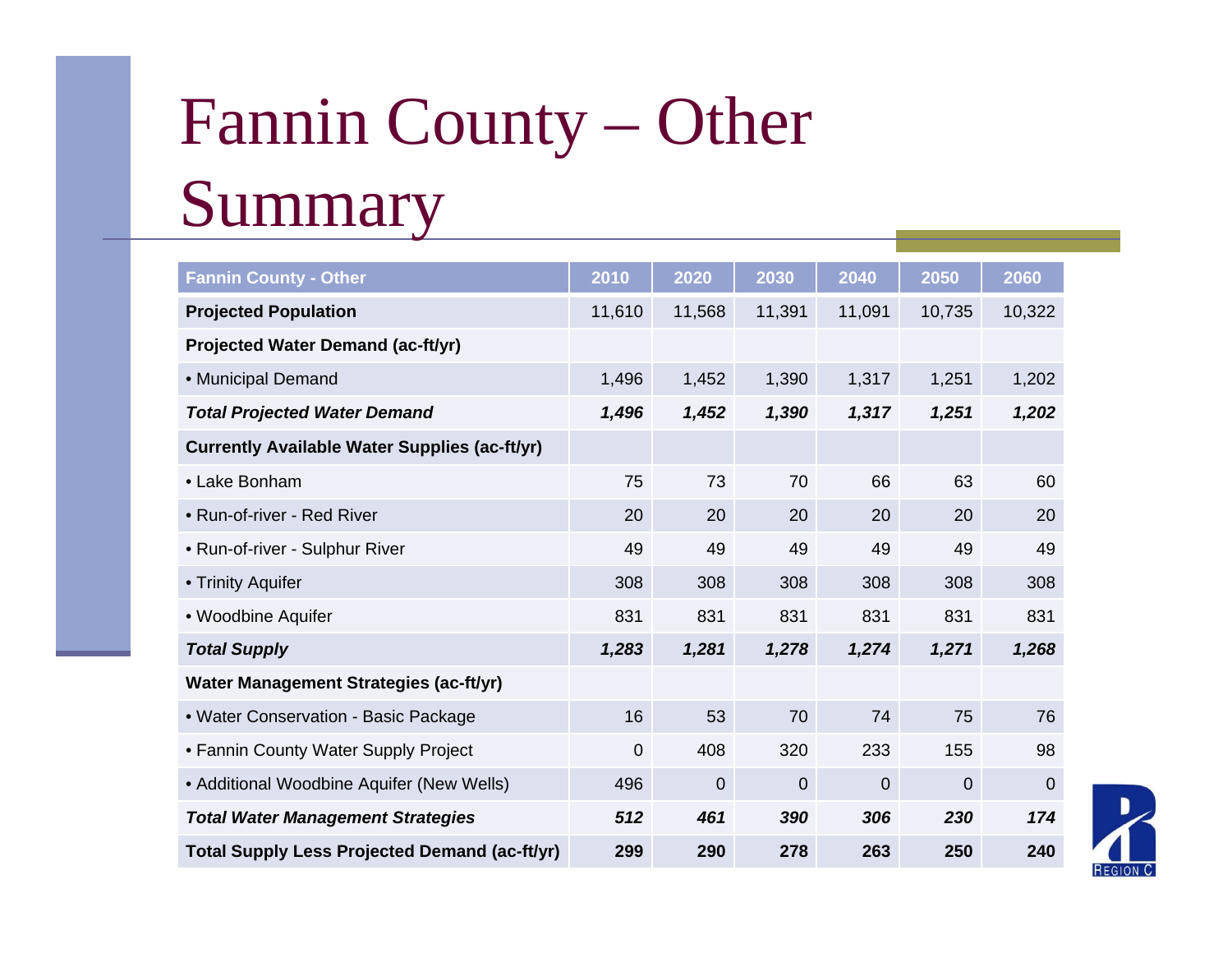## Capital Costs for Proposed Water Mana gement Strate gies

| <b>Water Management Strategy Category</b> | <b>Capital Cost</b><br><b>During Study</b><br><b>Period</b> |
|-------------------------------------------|-------------------------------------------------------------|
| <b>Transmission Facilities</b>            | \$55,539,000                                                |
| <b>Supplemental Wells</b>                 | \$26,153,000                                                |
| <b>New Wells</b>                          | \$1,213,000                                                 |
| <b>New Water Treatment Plants</b>         | \$23,234,000                                                |
| <b>Water Treatment Plant Expansions</b>   | \$15,017,000                                                |
| <b>Total Capital Costs for Study Area</b> | \$121,156,000                                               |

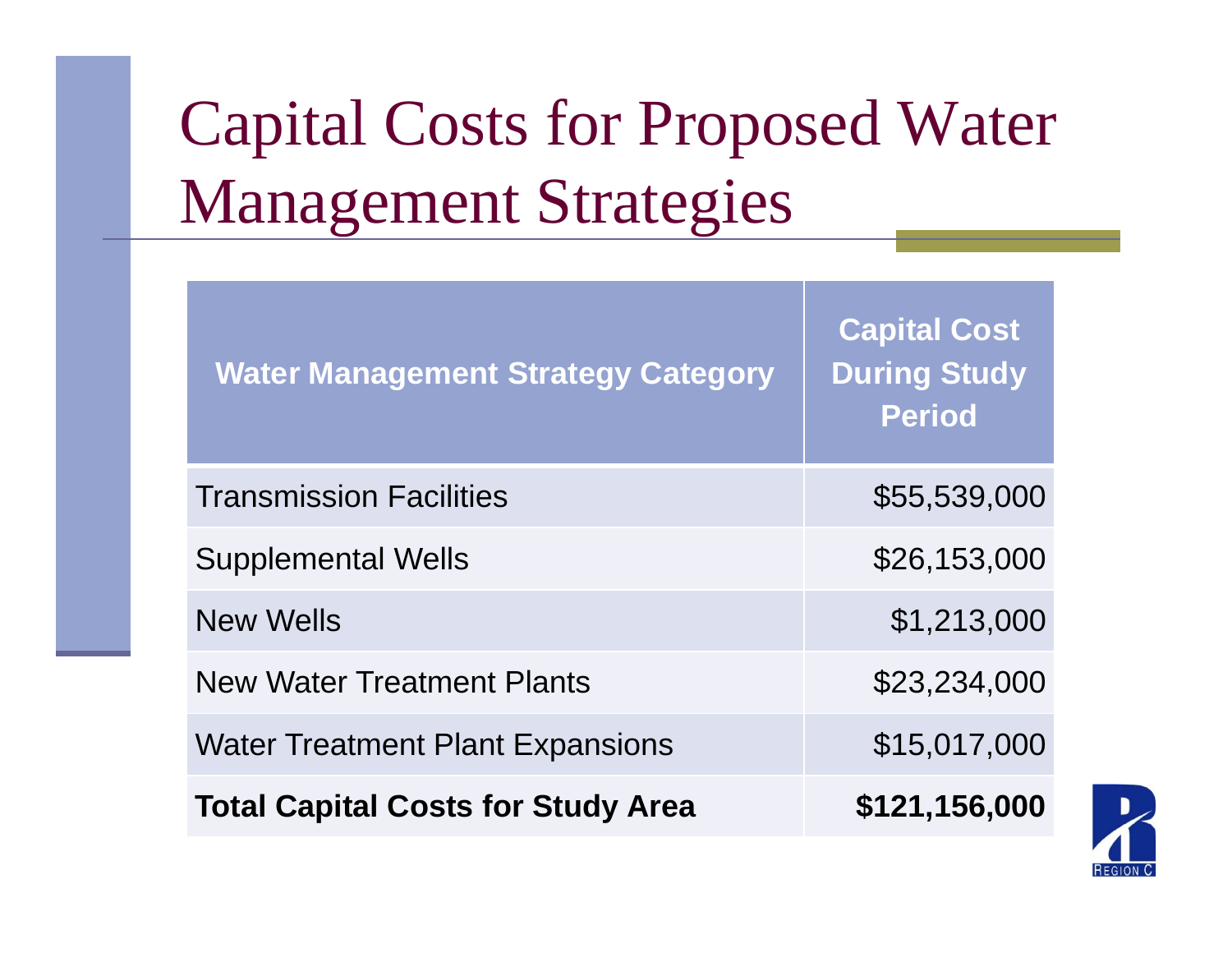## Total Demand and Supply for the Stud y Area



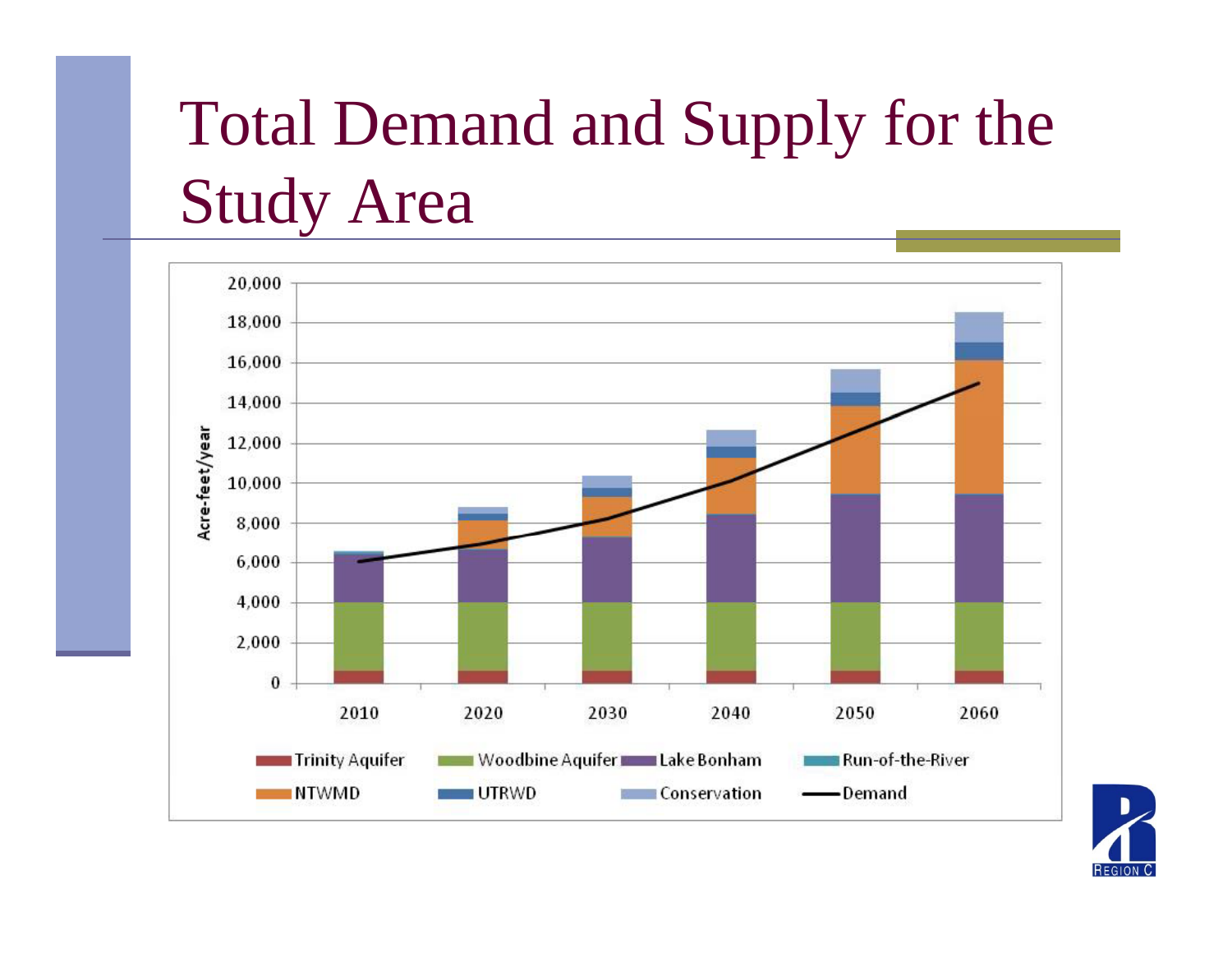#### **Conclusions**

- WUGs in the Fannin County Study are projecting steady growth in the next 50 years.
- Growth greater but demand less than what was projected in the *2006 Region C Water Plan*.
- For most of the WUGs, currently planned water management strategies are in line with the strategies presented in the 2006 *Region C Water Plan.*